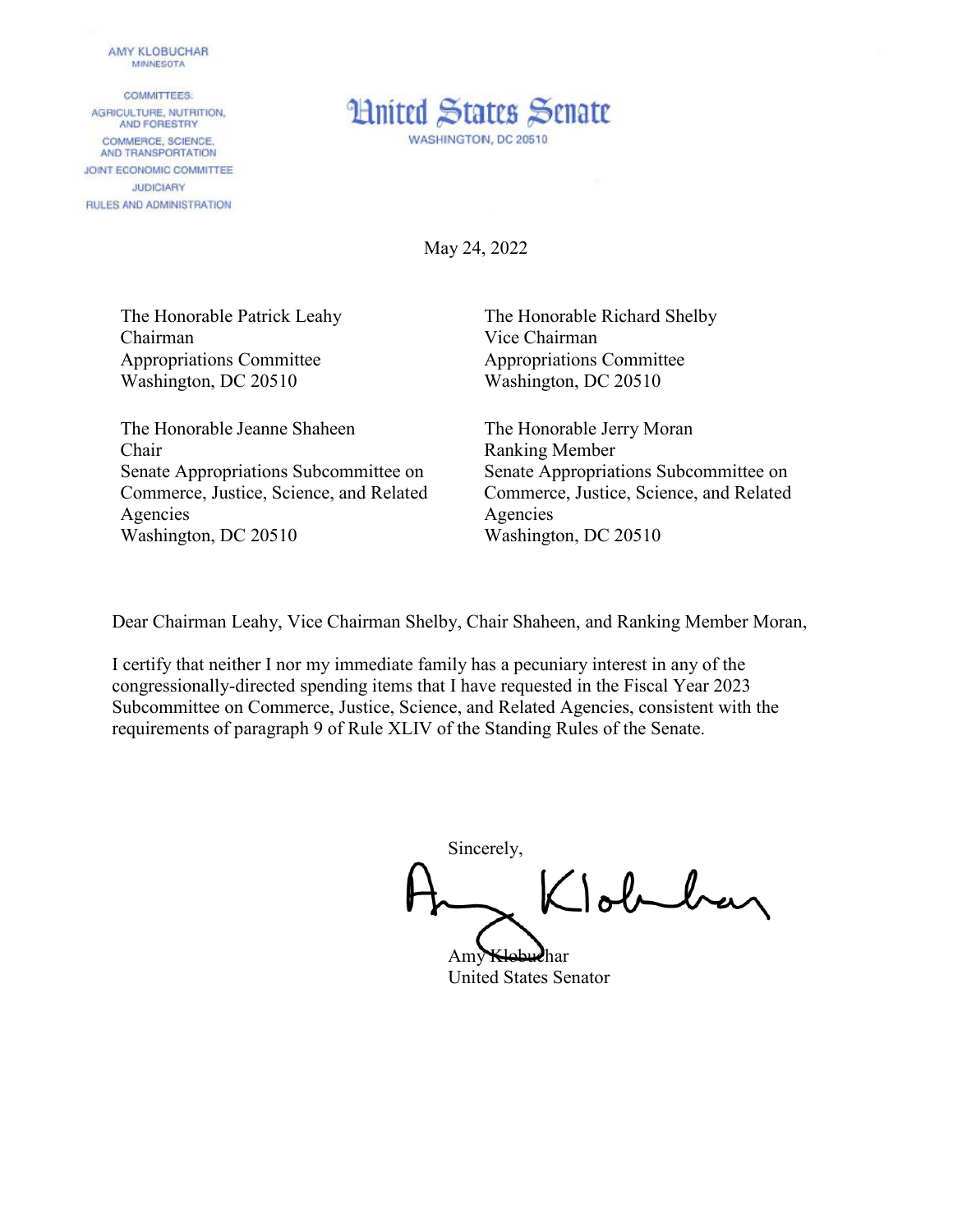## **Klobuchar, Amy(D-MN) Commerce, Justice and Science Congressionally Directed Spending Requests**

| <b>Recipient</b><br><b>Name</b>                        | <b>Project Purpose</b>                                                                                                                                                                                                                                                                                                                                                                                                                                                                                                                                                                                                                                                                                                                                                                                                                                                                                                                                                                                                                                                                                                                                                                                                                                                                                                                                                                             | <b>Project</b><br><b>Location</b> | <b>Amount</b><br><b>Requested</b><br>(5000) |
|--------------------------------------------------------|----------------------------------------------------------------------------------------------------------------------------------------------------------------------------------------------------------------------------------------------------------------------------------------------------------------------------------------------------------------------------------------------------------------------------------------------------------------------------------------------------------------------------------------------------------------------------------------------------------------------------------------------------------------------------------------------------------------------------------------------------------------------------------------------------------------------------------------------------------------------------------------------------------------------------------------------------------------------------------------------------------------------------------------------------------------------------------------------------------------------------------------------------------------------------------------------------------------------------------------------------------------------------------------------------------------------------------------------------------------------------------------------------|-----------------------------------|---------------------------------------------|
| University of<br>Minnesota,<br>The Hormel<br>Institute | This request is for a focused ion beam (FIB) miller with Correlative<br>fluorescence microscopy capabilities, an instrument that is essential for<br>preparing samples for cryo-electron tomography, which allows for 3D<br>visualization of cellular assemblies directly at sub nanometer resolutions<br>and is an integral part of our Minnesota BioImaging Center imaging<br>capabilities. The Hormel Institute has the only high resolution<br>cryo-electron microscope in MN and surrounding states including IA, SD,<br>ND, and NE. The requested equipment will add an entirely new capability<br>to the microscope and enable research studies that cannot currently be<br>done anywhere within MN.                                                                                                                                                                                                                                                                                                                                                                                                                                                                                                                                                                                                                                                                                        | Austin MN                         | \$1,900                                     |
| Fond du Lac<br>Tribal and<br>Community<br>College      | Minnesota Law Enforcement Training Curriculum & Equipment Updates to<br>enhance training related to race interactions, bias training, and improved<br>communication and de-escalation techniques.                                                                                                                                                                                                                                                                                                                                                                                                                                                                                                                                                                                                                                                                                                                                                                                                                                                                                                                                                                                                                                                                                                                                                                                                  | Carlton<br>County MN              | \$1,090                                     |
| Fond du Lac<br>Tribal and<br>Community<br>College      | Law Enforcement Program Equipment Replacement to purchase safe and<br>reliable program rifles.                                                                                                                                                                                                                                                                                                                                                                                                                                                                                                                                                                                                                                                                                                                                                                                                                                                                                                                                                                                                                                                                                                                                                                                                                                                                                                     | Cloquet MN                        | \$20                                        |
| Dakota<br>County<br>Sheriff's Office                   | Funding will be used for a county-wide outreach campaign, including the<br>nine school districts and the elder community, to determine the volume of<br>the victimization; as well as maintain our relationships with<br>domestic/sexual violence advocacy groups and coordinate with other law<br>enforcement agencies in the 2nd District, and make sure we are meeting<br>the needs of the various communities being affected by these crimes. We<br>would hire a 1.0 FTE forensic technician responsible for the project, and<br>leverage personnel in the electronic crimes unit in the Dakota County<br>Sheriff's office. The forensic technician would investigate crimes such as<br>revenge porn, cyberstalking, elder scams, cyberbullying, sexting, etc. This<br>is a good use of tax dollars because it will increase the<br>discovery/prosecution of these crimes which are underreported.<br>Community education will help prevent these crimes, and law enforcement<br>training will improve case outcomes. Personnel - \$150,000; Forensic<br>computer equipment/software \$150,000, Marketing group for social media<br>education campaign and print/radio/tv campaign \$25,000, Inkind<br>operations including training investigators on best practices related to<br>these crimes \$50,000.                                                                                      | Dakota<br>County MN               | \$375                                       |
| City of Duluth                                         | Funds will be used to purchase 100 mobile in-car radios with AES<br>encryption capabilities. Additionally these radios will be WI-FI compatible<br>meaning they can be programmed remotely and updated when in a secure<br>environment. This feature saves valuable time when radio code plugs need<br>to be changed.                                                                                                                                                                                                                                                                                                                                                                                                                                                                                                                                                                                                                                                                                                                                                                                                                                                                                                                                                                                                                                                                              | Duluth MN                         | \$625                                       |
| Hennepin<br>Technical<br>College                       | Hennepin Technical College Law Enforcement Training Equipment to allow<br>ATCC and HTC to purchase technologically-advanced equipment capable of<br>maximizing instructional value through the use of real-time,<br>scenario-based instructional review.                                                                                                                                                                                                                                                                                                                                                                                                                                                                                                                                                                                                                                                                                                                                                                                                                                                                                                                                                                                                                                                                                                                                           | Hennepin<br>County MN             | \$2,090                                     |
| Hennepin<br>County                                     | Hennepin County Health Equity Legal Project to provide a full scope of<br>legal and health supportive services to clients before they enter the court<br>system. Current ARS clients include parents and custodians in child<br>protection cases, tenants facing eviction, individuals subject to a<br>quardianship action, and non-custodial parents in child support contempt<br>matters. ARS is largely funded through county property tax dollars. This<br>project is designed to empower and support families and individuals by<br>providing early and culturally-responsive services as well as legal advice in<br>order divert residents from the court system. Specifically, ARS will assist<br>clients in addressing health, social, economic, and legal challenges that<br>are barriers to stability and family preservation Most current ARS clients<br>are assigned a lawyer and legal support services after initial court<br>engagement, yet many clients enter the system because of untreated<br>substance use disorders and mental health conditions. Tight court<br>timelines coupled with the trauma and shame of being involved in a court<br>process often creates insurmountable hurdles for clients who seek to<br>achieve stability. This in turn leads to unnecessary and devastating family<br>separation. Providing an array of services and a skilled legal team will | Hennepin<br>County MN             | \$500                                       |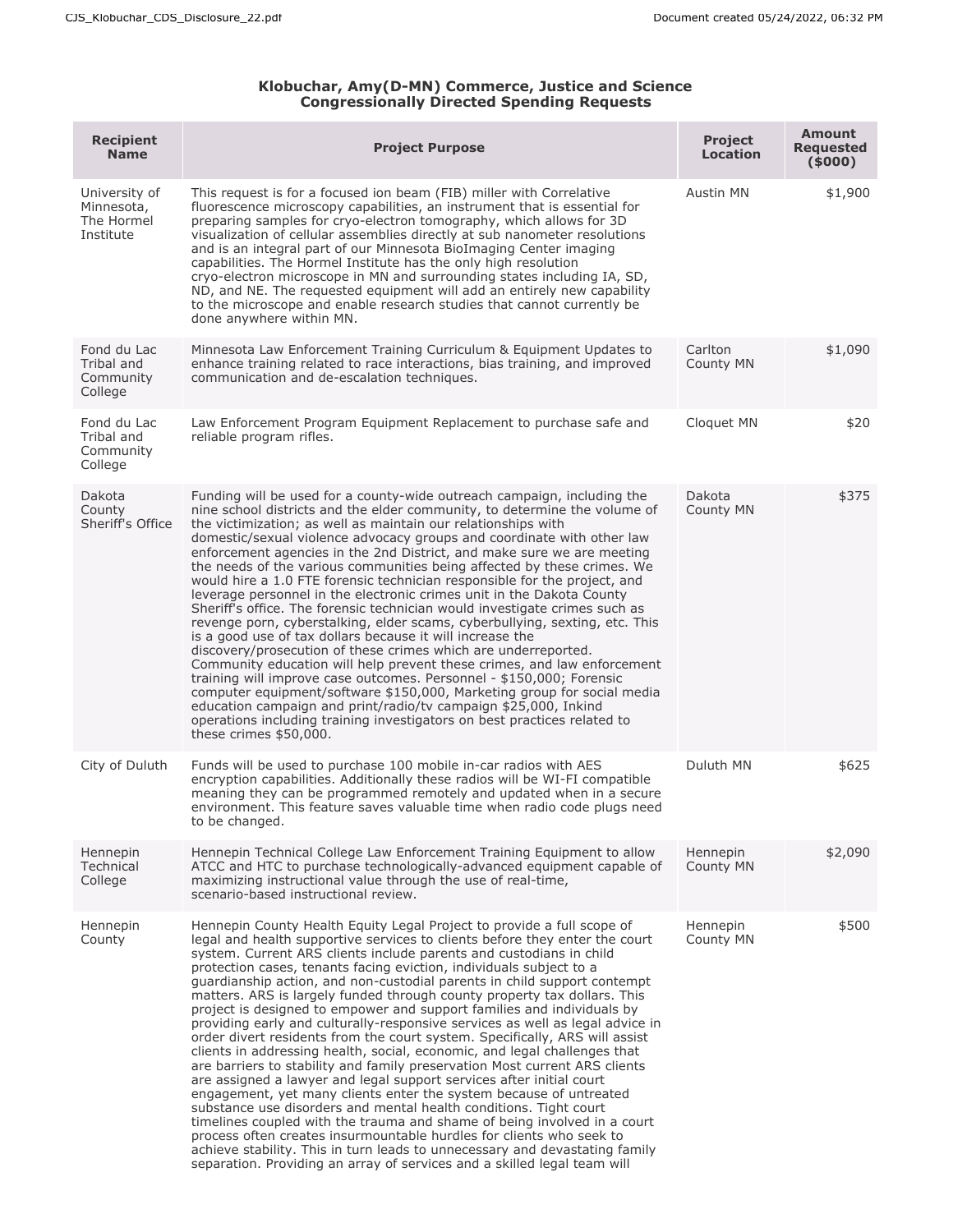divert clients from the court system.

| Hennepin<br>Technical<br>College     | Hennepin Technical College Public Safety Cross-Functional Training Facility<br>to launch the region's first cross-functional public safety training<br>destination for peace officers, firefighters and EMTs to foster next-level<br>emergency responder education in a live scenario environment.<br>The proposed cross-functional training program would close the gap on<br>existing public safety academic infrastructure at the HTC Law Enforcement<br>Center/Brooklyn Park campus location, creating a wrap-around educational<br>experience for public safety professionals and students. Recent events have<br>solidified the need for first responders to train together to respond to an<br>ever-evolving range of complex emergency events. No call for service is<br>completely handled by any one type of public safety agency anymore.<br>Events such as active shooters, hazardous materials incidents, terrorist<br>attacks, and civil unrest have highlighted the need for joint training in<br>planning, communication, and response. Additionally, a growing focus on<br>social welfare issues such as addiction and mental health emergencies has<br>demonstrated the need for people outside of traditional first responder<br>roles to be trained to assist in a crisis. A regional public safety training<br>facility is needed to provide specialized and cost-effective scenario-based<br>training for a multitude of real-world scenarios that responders encounter<br>on the job. Training in this manner before a student begins their career will<br>instill a culture of responding to and supporting the communities they<br>serve. | Hennepin<br>County MN    | \$3,464 |
|--------------------------------------|--------------------------------------------------------------------------------------------------------------------------------------------------------------------------------------------------------------------------------------------------------------------------------------------------------------------------------------------------------------------------------------------------------------------------------------------------------------------------------------------------------------------------------------------------------------------------------------------------------------------------------------------------------------------------------------------------------------------------------------------------------------------------------------------------------------------------------------------------------------------------------------------------------------------------------------------------------------------------------------------------------------------------------------------------------------------------------------------------------------------------------------------------------------------------------------------------------------------------------------------------------------------------------------------------------------------------------------------------------------------------------------------------------------------------------------------------------------------------------------------------------------------------------------------------------------------------------------------------------------------------------------------------------------------|--------------------------|---------|
| City of<br>Hibbing                   | The City of Hibbing is requesting funds towards pre-design, design, site<br>preparation, demolition of existing structures, construction, and furnishing<br>and equipping a regional Public Safety Center for police, fire, Emergency<br>Medical Services and emergency operations. The completion of the Hibbing<br>Public Safety Center will allow the City to locate all their emergency<br>vehicles and equipment at one site. Operations will be more effective and<br>efficient delivering Police and Fire based EMS to its 186-square-mile<br>corporate boundary (which is larger than Ramsey County) and surrounding<br>communities on the Central Iron Range.                                                                                                                                                                                                                                                                                                                                                                                                                                                                                                                                                                                                                                                                                                                                                                                                                                                                                                                                                                                             | Hibbing MN               | \$2,000 |
| Le Sueur<br>Police<br>Department     | Le Sueur Police Department Radio and Communications Upgrade to<br>purchase 10-Motorola APX 6000 portable radios, 5-Motorola Mobile APX<br>6500 enhanced base units, and 12-APX 4000 portable radios.                                                                                                                                                                                                                                                                                                                                                                                                                                                                                                                                                                                                                                                                                                                                                                                                                                                                                                                                                                                                                                                                                                                                                                                                                                                                                                                                                                                                                                                               | Le Sueur MN              | \$180   |
| Madison Lake<br>Police<br>Department | We are looking to add a full-time officer to our police department. The<br>request for funds is 3/4 of the total cost to cover a full-time officer over a<br>three year period as required by the COPS Grant.                                                                                                                                                                                                                                                                                                                                                                                                                                                                                                                                                                                                                                                                                                                                                                                                                                                                                                                                                                                                                                                                                                                                                                                                                                                                                                                                                                                                                                                      | Madison Lake<br>MN       | \$131   |
| Minneapolis<br>Police<br>Department  | A key element of the plan is paid internships for young people of diverse<br>backgrounds who are interested in learning more about a career in law<br>enforcement. The Minneapolis PEACE Recruitment Plan offers various<br>pathways for individuals to pursue a career in public safety. The PEACE<br>Recruitment Plan provides Step-Up participants (14-21 years old) paid<br>part-time employment to learn about public safety and the value of serving<br>their community.<br>This project provides a pipeline for improving pathways of growth in<br>policing. It also provides opportunities for job growth, advancement in<br>education, positive impact in diverse communities, and reduces crime<br>while keeping citizens safe. The Minneapolis PEACE Recruitment Plan<br>increases the number of police officers.                                                                                                                                                                                                                                                                                                                                                                                                                                                                                                                                                                                                                                                                                                                                                                                                                                       | Minneapolis<br><b>MN</b> | \$1,894 |
| City of<br>Minneapolis               | City of Minneapolis Mobile Radio Replacement to replace 275 radios in the<br>Minneapolis Police Department to meet new FBI standards.                                                                                                                                                                                                                                                                                                                                                                                                                                                                                                                                                                                                                                                                                                                                                                                                                                                                                                                                                                                                                                                                                                                                                                                                                                                                                                                                                                                                                                                                                                                              | Minneapolis<br><b>MN</b> | \$1,500 |
| City of<br>Minneapolis               | Problem Nature Code Study and Development of Alternatives to Police<br>Response Pilots to conduct research, analysis, and evaluation of problem<br>nature codes in the City of Minneapolis.                                                                                                                                                                                                                                                                                                                                                                                                                                                                                                                                                                                                                                                                                                                                                                                                                                                                                                                                                                                                                                                                                                                                                                                                                                                                                                                                                                                                                                                                        | Minneapolis<br>MN.       | \$2,000 |
| St. Olaf<br>College                  | St. Olaf College Regents Hall Renovation to provide a technically<br>sophisticated research and teaching space that will bring together students<br>and faculty from nursing, kinesiology, and engineering in one space. Start<br>and end dates: 10/03/2022 - 08/31/2023. Scope of project: Construction.                                                                                                                                                                                                                                                                                                                                                                                                                                                                                                                                                                                                                                                                                                                                                                                                                                                                                                                                                                                                                                                                                                                                                                                                                                                                                                                                                          | Northfield MN            | \$590   |
| Ramsey<br>County                     | Familiar Faces - Heading Home Ramsey Demonstration Project to address<br>frequent users of emergency homeless shelter and emergency services.                                                                                                                                                                                                                                                                                                                                                                                                                                                                                                                                                                                                                                                                                                                                                                                                                                                                                                                                                                                                                                                                                                                                                                                                                                                                                                                                                                                                                                                                                                                      | Ramsey<br>County MN      | \$2,000 |
| City of Saint<br>Peter               | Saint Peter Police Department Technology upgrade to purchase new<br>servers, switches, and domain controllers that carry and store files and<br>police software.                                                                                                                                                                                                                                                                                                                                                                                                                                                                                                                                                                                                                                                                                                                                                                                                                                                                                                                                                                                                                                                                                                                                                                                                                                                                                                                                                                                                                                                                                                   | Saint Peter<br>ΜN        | \$33    |